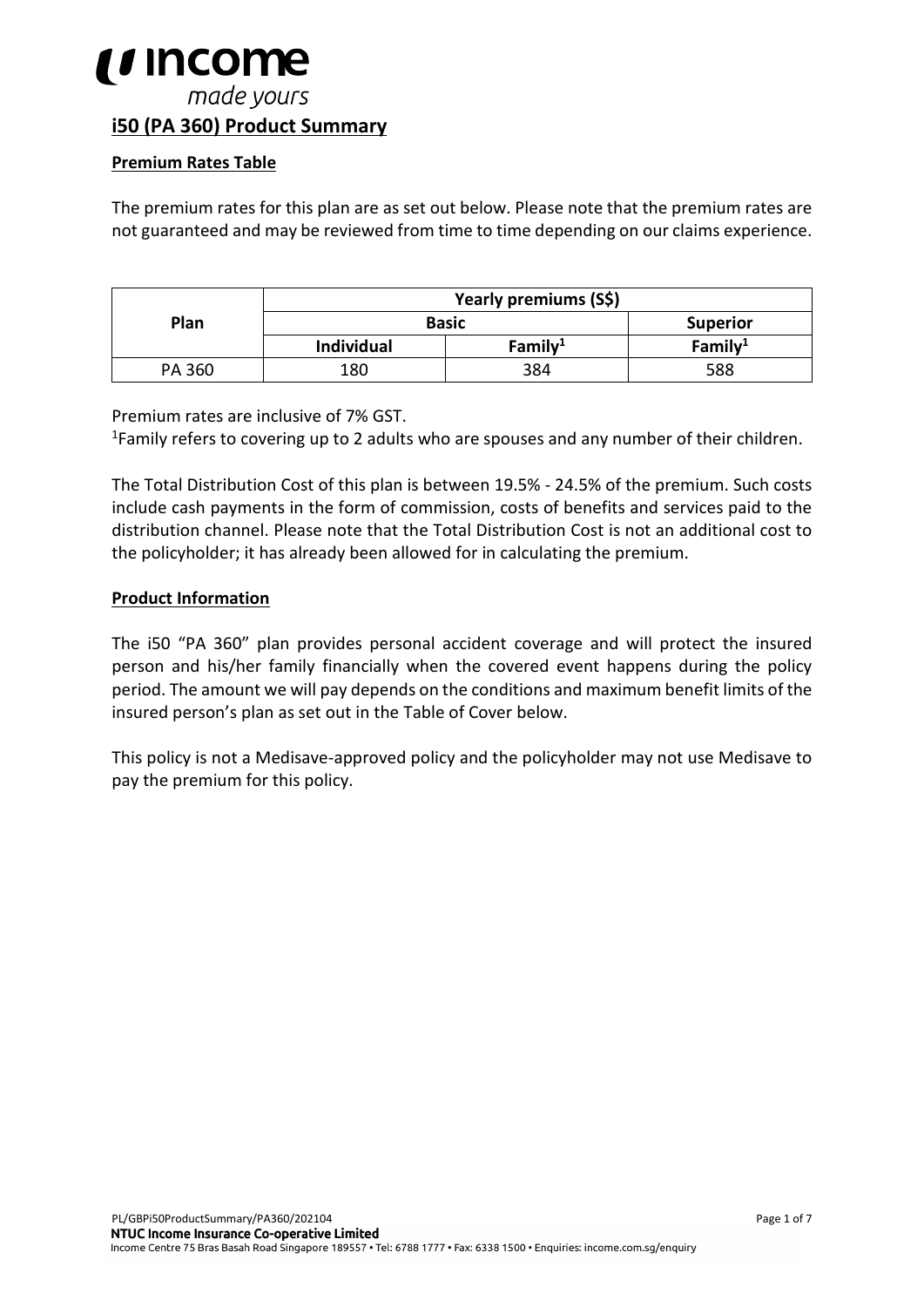## *i i* Income made yours

#### **Table of cover2**

|                   |                                                                                    | Maximum benefit (S\$) |                    |  |
|-------------------|------------------------------------------------------------------------------------|-----------------------|--------------------|--|
|                   | For your local and overseas journeys                                               |                       | per insured person |  |
|                   |                                                                                    | <b>Basic</b>          | <b>Superior</b>    |  |
| <b>Section 1</b>  | <b>Accidental death</b>                                                            | 58,000                | 128,000            |  |
| <b>Section 2</b>  | Permanent disability (per policy year)                                             | 58,000                | 128,000            |  |
| <b>Section 3</b>  | Medical expenses for injury due to an accident<br>(per accident)                   | 500                   | 2,000              |  |
| <b>Section 4</b>  | Treatment by a Chinese medicine practitioner or<br>a chiropractor (per accident)   | 500                   | 500                |  |
| <b>Section 5</b>  | <b>Mobility aids (per accident)</b>                                                | 500                   | 2,000              |  |
| Section 6         | Daily hospital income (per day; up to 365 days per                                 | 50                    | 100                |  |
|                   | policy year)                                                                       |                       |                    |  |
| <b>Section 7</b>  | Weekly cash (per week; up to 104 weeks in a row)                                   | 50                    | 100                |  |
| <b>Section 8</b>  | Trauma counseling expenses (per policy year)                                       | 5,000                 | 5,000              |  |
| <b>Section 9</b>  | Child support fund                                                                 | 5,000                 | 5,000              |  |
| <b>Section 10</b> | Modifying your home (per lifetime)                                                 | 5,000                 | 10,000             |  |
| <b>Section 11</b> | Ambulance fee (per accident)                                                       | 200                   | 500                |  |
| <b>Section 12</b> | Physiotherapy (per policy year)                                                    | 500                   | 1,000              |  |
| <b>Section 13</b> | Diagnostic procedures and tests due to broken<br>bones or fractures (per accident) | 500                   | 1,000              |  |

Note:

<sup>2</sup> Please refer to the Policy Conditions on details of policy coverage

#### **Key Product Provisions**

The following are some key provisions found in the policy contract of this plan. This is only a brief summary and the policyholder is advised to refer to the actual terms and conditions in the contract. Please consult a qualified adviser should you require further explanation.

#### **1. Eligibility**

This policy is only available to the insured person if:

- he/she holds a valid Singapore identification document such as a Singapore National Registration Identification Card (NRIC), Employment Pass, Work Permit, Long Term Visit Pass or Student Pass;
- he/she is living or working in Singapore, or away from Singapore for no more than 180 days at any one time;
- he/she is between 15 days old and 65 years old (we may continue cover for him/her up to 80 years old at a reduced sum insured and we may apply new terms; depending on our decision and if he/she pays an extra premium); and
- his/her premium has been fully paid.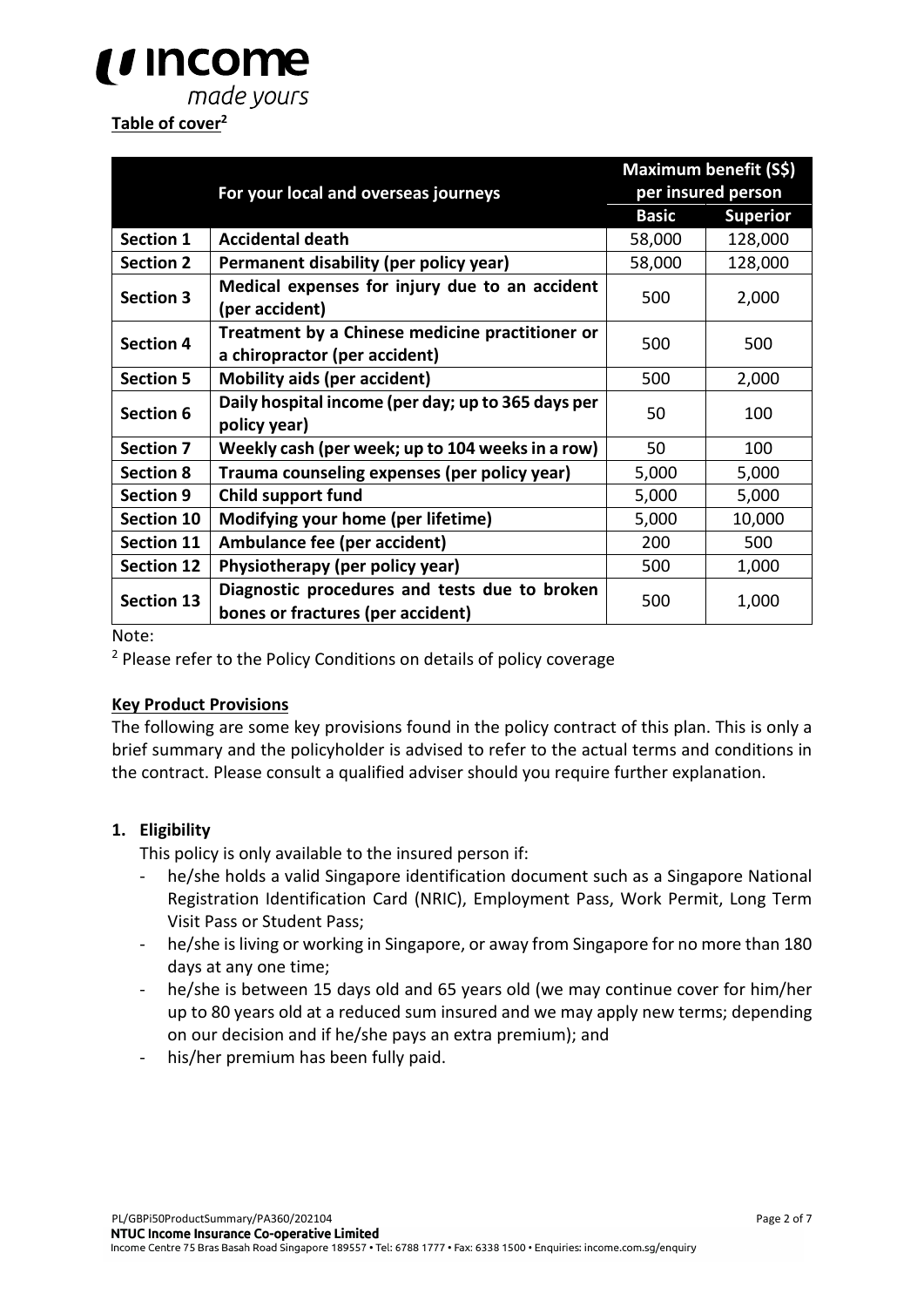

made yours

#### **2. Free-Look Period**

We will give the policyholder 14 days from the time he/she receive this policy to decide whether to continue with it. If the policyholder does not want to continue and there is no claim made under this policy, he/she may call or write to us to cancel this policy. The policyholder will get a full refund of the premium paid. We consider that this policy has been delivered (and received) on the same day we email it, or seven days after we post it, whichever is earlier. This condition does not apply to policy renewals.

#### **3. Cancellation Clause**

- **a** For policy cancellation, we will not refund any premium if a claim has been made under this policy.
- **b** If we cancel the policy
	- i) We can cancel this policy by giving the policyholder seven days' written notice. We will consider that he/she have received this cancellation notice on the same day if we deliver the notice by hand or, mail at his/her last-known address, or by fax or email at his/her last known fax numbers or email address.
	- ii) We will cancel this policy on the date the premium is due if we do not receive the premium due or we are not successful in taking the premium from the credit card or GIRO account the policyholder has chosen.

If we cancel this policy because the premium has not been paid, the insured person may apply for a new policy. However, the insured person's application will depend on us accepting it based on his/her latest physical or medical conditions where applicable.

- **c** If there is no claim under this policy and the policyholder wishes to cancel the policy
	- i) Monthly recurring payment arrangement
		- The policyholder may cancel this policy by calling us or writing to us and cancellation will be effective from the date we receive the notice of cancellation.
		- For cancellation after the 14-day free-look period, we must receive the notice of cancellation no later than 21 days before the next monthly premium due date. The policy will then be cancelled on the day the monthly premium is due.
		- But, if we receive the notice of cancellation less than 21 days before the next monthly premium due date, the policy will be cancelled on the following month when the premium is due.

| Cancellation of policy with monthly premium – For example |                                                                        |  |  |  |
|-----------------------------------------------------------|------------------------------------------------------------------------|--|--|--|
| Period of insurance                                       | 22 Sep 2020 to 21 Sep 2021                                             |  |  |  |
|                                                           | Monthly premium due date   22 (Sep, Oct, Nov, Dec, Jan, Feb and so on) |  |  |  |
| If we receive the notice of cancellation:                 |                                                                        |  |  |  |
| On 1 Oct 2020                                             | cancellation will take effect on 22 Oct 2020.                          |  |  |  |
| On 20 Oct 2020                                            | cancellation will take effect on 22 Nov 2020.                          |  |  |  |

- ii) Yearly payment arrangement
	- The policyholder may cancel this policy by calling us or writing to us and the cancellation will apply from the date we receive the notice of cancellation.
	- For cancellation after the 14-day free-look period, we will work out the refund premium as follows if no claim has been made under this policy.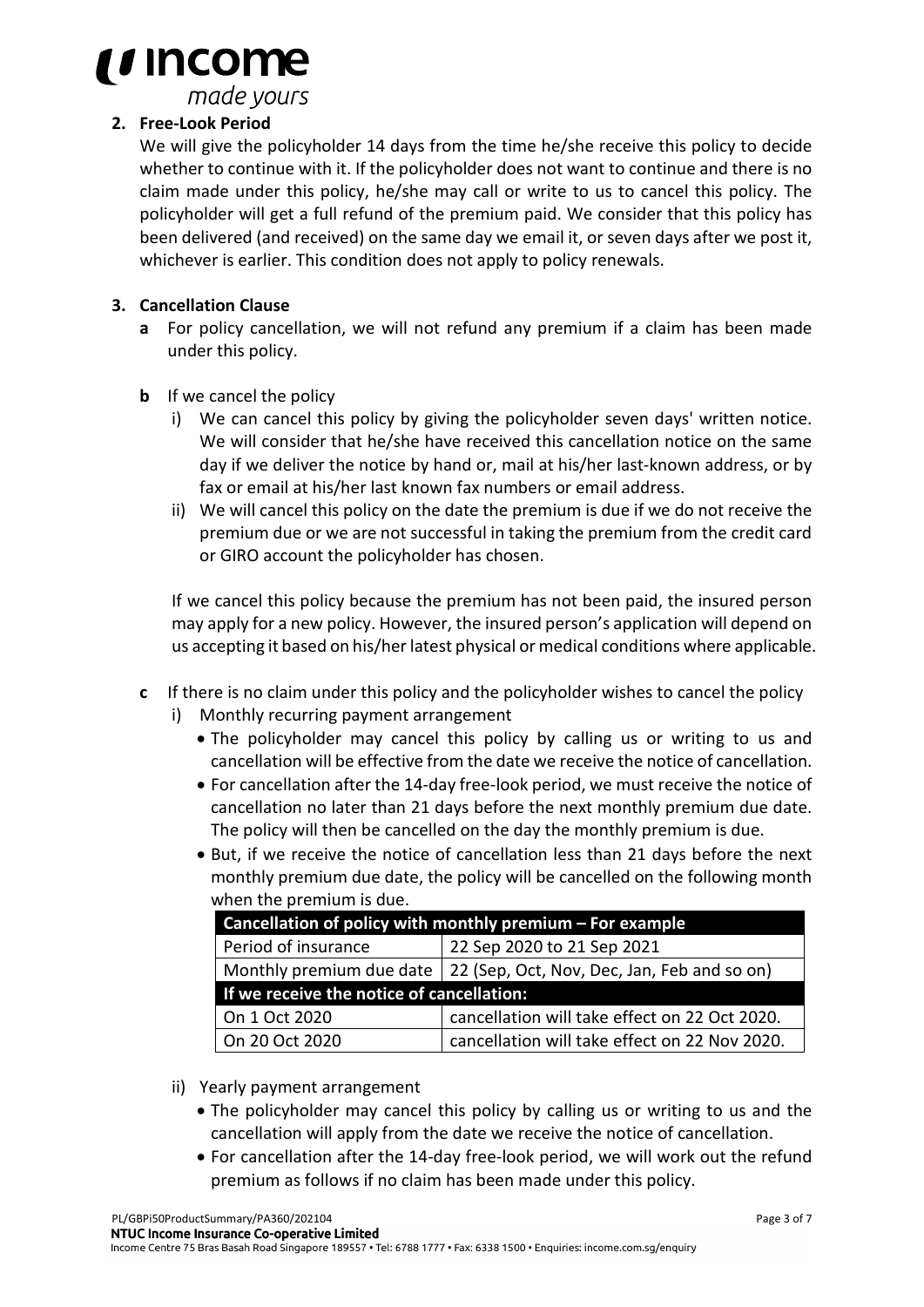

made yours

| Period of insurance (in days) still left to run<br>×                  | 85% of the<br>premium paid |
|-----------------------------------------------------------------------|----------------------------|
| Original period of insurance of the policy                            |                            |
| $M_{2}$ will not referred only proposition lealent CFO FO (efter CCT) |                            |

• We will not refund any premium below \$53.50 (after GST).

If we refund premiums, we will do so by cheque to the policyholder.

#### **4. Terms of Renewal**

This is a short-term accident policy and we are not required to renew this policy. We may end this policy by giving the policyholder seven days' notice in writing.

If the insured person has any existing medical condition at the policy renewal date, he/she may not be covered under the renewed policy for such a medical condition. If such a medical condition is covered under the renewed policy, the policyholder may need to pay additional premiums.

If this policy is renewed, we will provide the new terms and conditions (if applicable) for the next policy year before the start date of the next policy year.

If we did not receive any request to cancel the policy, we will collect the premium using the last recurring payment arrangement chosen by the policyholder.

This policy will apply for as long as we can successfully take the premium before the premium due date.

#### **5. Non-Guaranteed Premium**

The premium that the policyholder pays for this policy is non-guaranteed and can change.

If we change the premium for this policy, we will write to the policyholder at their last known address or email address, at least 30 days before the change is to take place, to tell the policyholder what the new premium is.

#### **6. Claims Conditions**

- **a** The insured person or the policyholder must tell us as soon as possible, and in any case within 30 days, about any event which may give rise to a claim under this policy.
- **b** If all or part of any expenses can be recovered from other sources, we will only pay the amount that cannot be recovered.
- **c** We pay all claims in Singapore dollars. If the insured person suffers a loss which is in a foreign currency, we will convert the amount into Singapore dollars at the exchange rate which we will decide on the date of the loss.
- **d** The insured person or anyone acting for the insured person must not:
	- i) misrepresent or misdescribe any circumstance which affects the insured person's health condition, occupation, country of residence or pursuits or any information which may affect our decision to accept the insured person's application;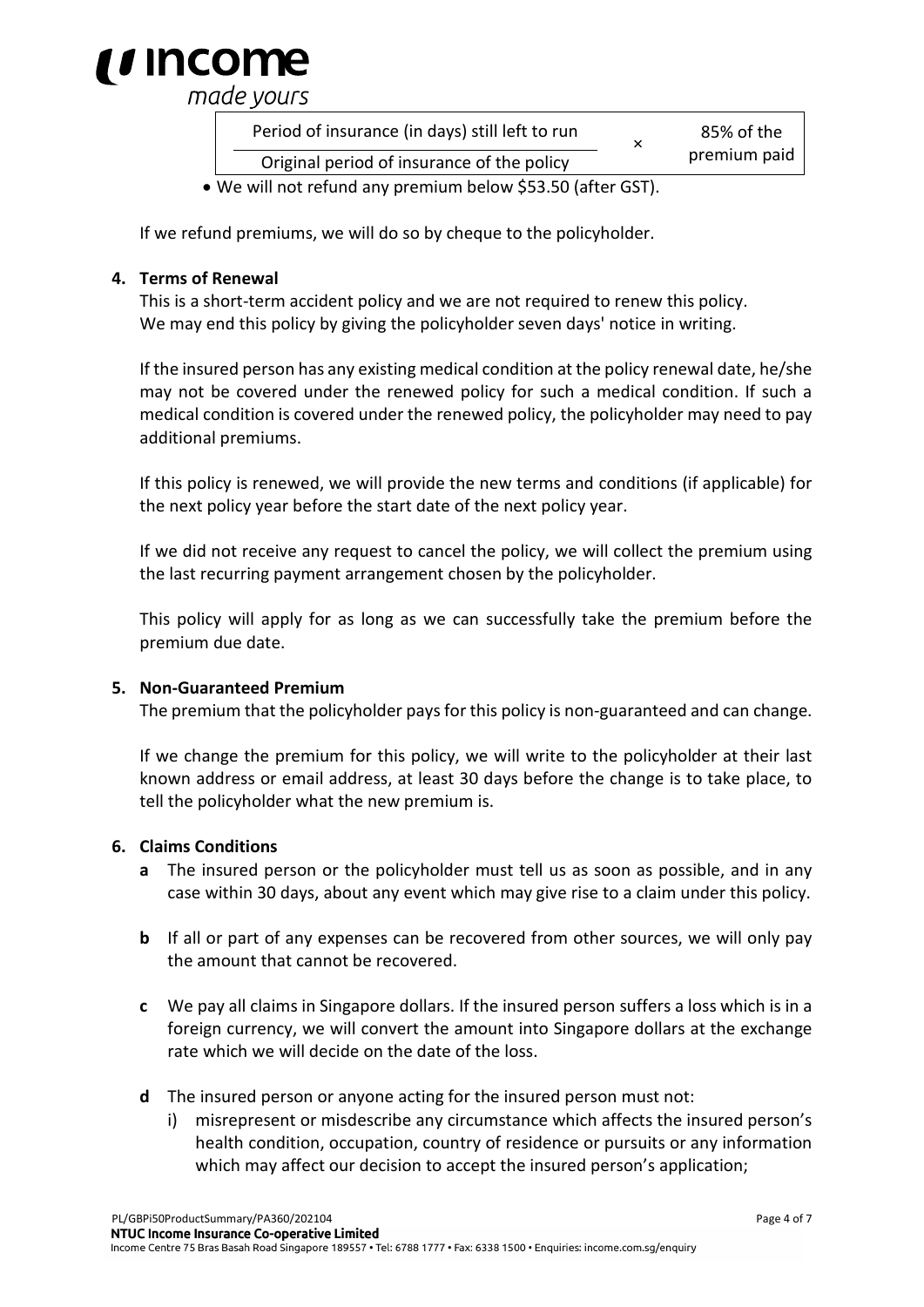

made yours

- ii) make a claim under this policy knowing the claim to be false or fraudulently exaggerated in any way;
- iii) make a statement to support a claim knowing the statement to be false in any way;
- iv) send us a document to support a claim knowing the document to be forged or false in any way; or
- v) make a claim for any loss or damage caused by the insured person's deliberate act or with the insured person's knowledge.
- **e** The insured person or his/her legal personal representative must supply all information, reports, original invoices and receipts, evidence, medical certificates, documents (such as translation of a foreign-language document into the English language), confirmed by oath if necessary, we may need before we assess the insured person's claim. We may refuse to refund any expense which the insured person cannot provide original receipts or invoices for.
- For further information, you can visit or contact Income via any of the following channels:
- **(i)** https://www.income.com.sg/claims/i50-insurance-claims/personal-accident-360 claim
- **(ii)** [pcc@income.com.sg](mailto:pcc@income.com.sg)
- **(iii)** 6788 6616

#### **7. Exclusions**

There are certain conditions whereby we will not pay any benefits under this plan. These are shown as exclusions in the policy conditions. Some of the exclusions for this plan include, but are not limited to the following listed below. You should read the policy conditions which can be found at [www.income.com.sg/i50-pa360-policy-conditions.pdf](http://www.income.com.sg/i50-pa360-policy-conditions.pdf) for the full list of exclusions.

We do not pay for any claim directly or indirectly caused by or arising from:

- **a** pregnancy, childbirth, abortion, miscarriage (except as provided in the Miscarriage due to an accident or infectious disease benefit extension) or all complications or death arising from these conditions;
- **b** pre-existing medical conditions, or infectious diseases which the insured person has not fully recovered from, or physical problems, or physical disabilities, which existed before the start of the policy;
- **c** infectious diseases:
	- i. that have been diagnosed with within 14 days from the start date of this policy; or
	- ii. which have been announced as:
		- an epidemic by the health authority in Singapore or the Government of the Republic of Singapore; or
		- a pandemic by the World Health Organisation (WHO);

in the affected countries, from the date of announcement until the epidemic or pandemic ends.

- **d** any known event;
- **e** taking part in the following activities:
	- i. flying or other aerial activities except as a fare-paying passenger in a licensed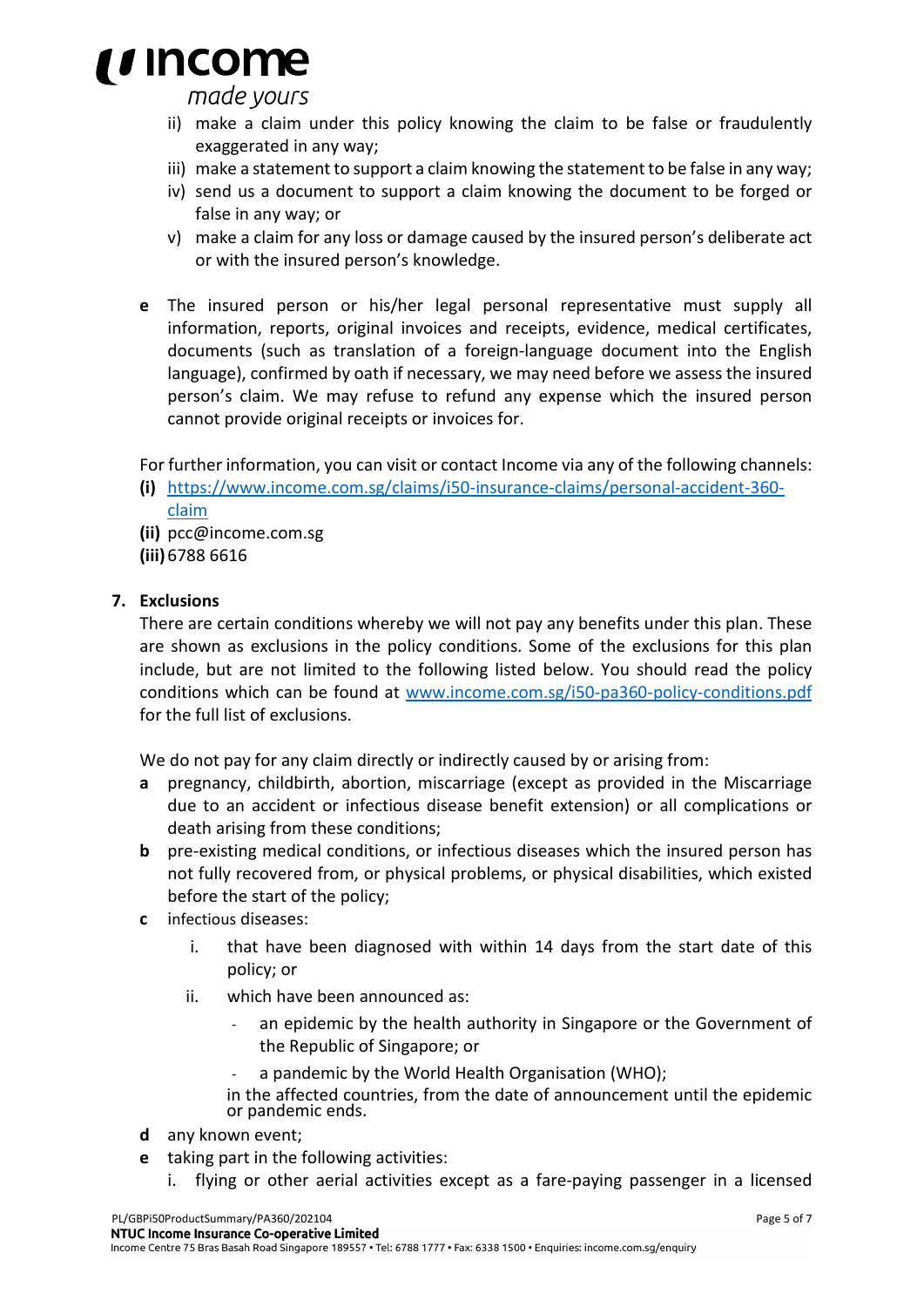# *i* income

#### made yours

passenger-carrying aircraft;

- ii. any professional sports or in any sports which the insured person could receive any form of prize money, donation, sponsorship, award or certificate of any kind;
- iii. driving or riding on a motor race track, or any kind of speed contest or racing (other than on foot);
- iv. any dangerous activities or sports including hunting, caving, potholing, rock climbing (except on man-made walls) or mountaineering, sky diving, abseiling, aerobatics, cave diving, cliff diving, BASE (building, antenna, span, earth) jumping, paragliding, hang-gliding, parachuting, free flying, ice climbing, wingsuit flying;
- v. any underwater activities involving underwater breathing apparatus; except scuba diving for leisure purpose where:
	- the insured person holds a PADI certification (or similar recognised qualification) and are diving with a buddy who holds a PADI certification (or similar recognised qualification); or
	- the insured person is diving with a qualified instructor;

The maximum depth we will cover is as shown under the insured person's PADI certification (or similar recognised qualification) but no deeper than 30 metres;

- vi. any recreational activity where the following conditions are not met:
	- the insured person must comply with all safety procedures, such as wearing safety equipment and following rules and regulations; whether specifically advised or generally expected of a reasonable person, and
	- where guidance and supervision of licensed guides or instructors are available, the recreational activity must be carried out under the guidance and supervision of licensed guides or instructors of the tour operator or activity provider;
- vii. trekking for non-leisure purposes, or above 4,000 meters, or in a place which is not generally open to the public without restriction;
- viii.expeditions (unless on a recreational or leisure tour organized by a recognized commercial tour operator):
	- to generally inaccessible and remote areas of a country or areas previously unexplored;
	- carried out for scientific, research or political purposes to those places; or to Antarctica or similar remote places;

#### **8. Waiting period**

The infectious disease extension does not cover claims directly or indirectly caused by or arising from any infectious disease diagnosed within 14 days from the start date of this policy.

#### **9. Change in circumstance**

If there is any change in circumstances affecting the insured person's risk, he/she must give us immediate written notice and pay any extra premium that we may ask for. In particular, he/she must tell us about any change in his/her health condition, occupation or the country where he/she is living in.

We can choose not to pay the claim if he/she has failed to inform us of any change in circumstances affecting his/her risk.